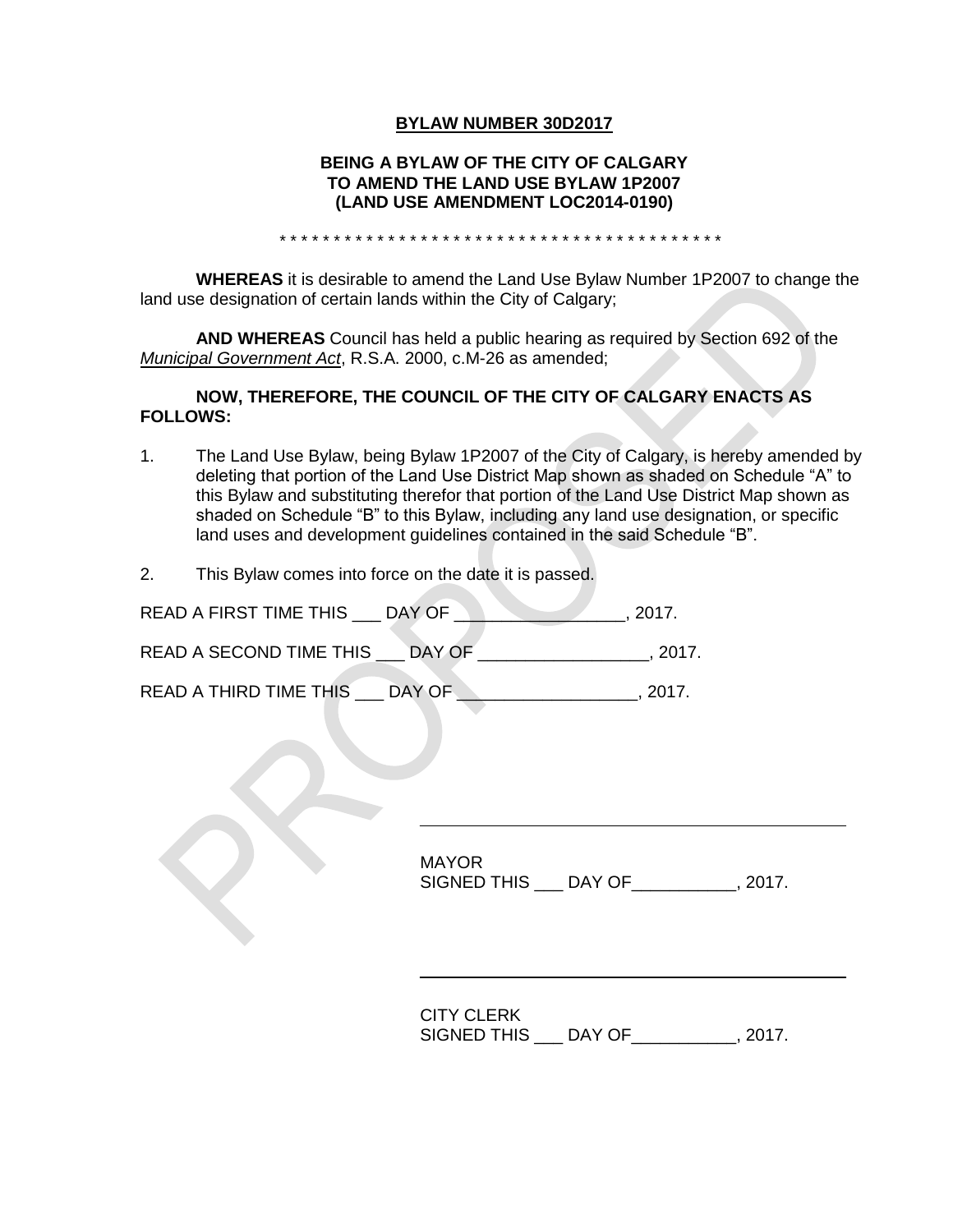# **SCHEDULE A**

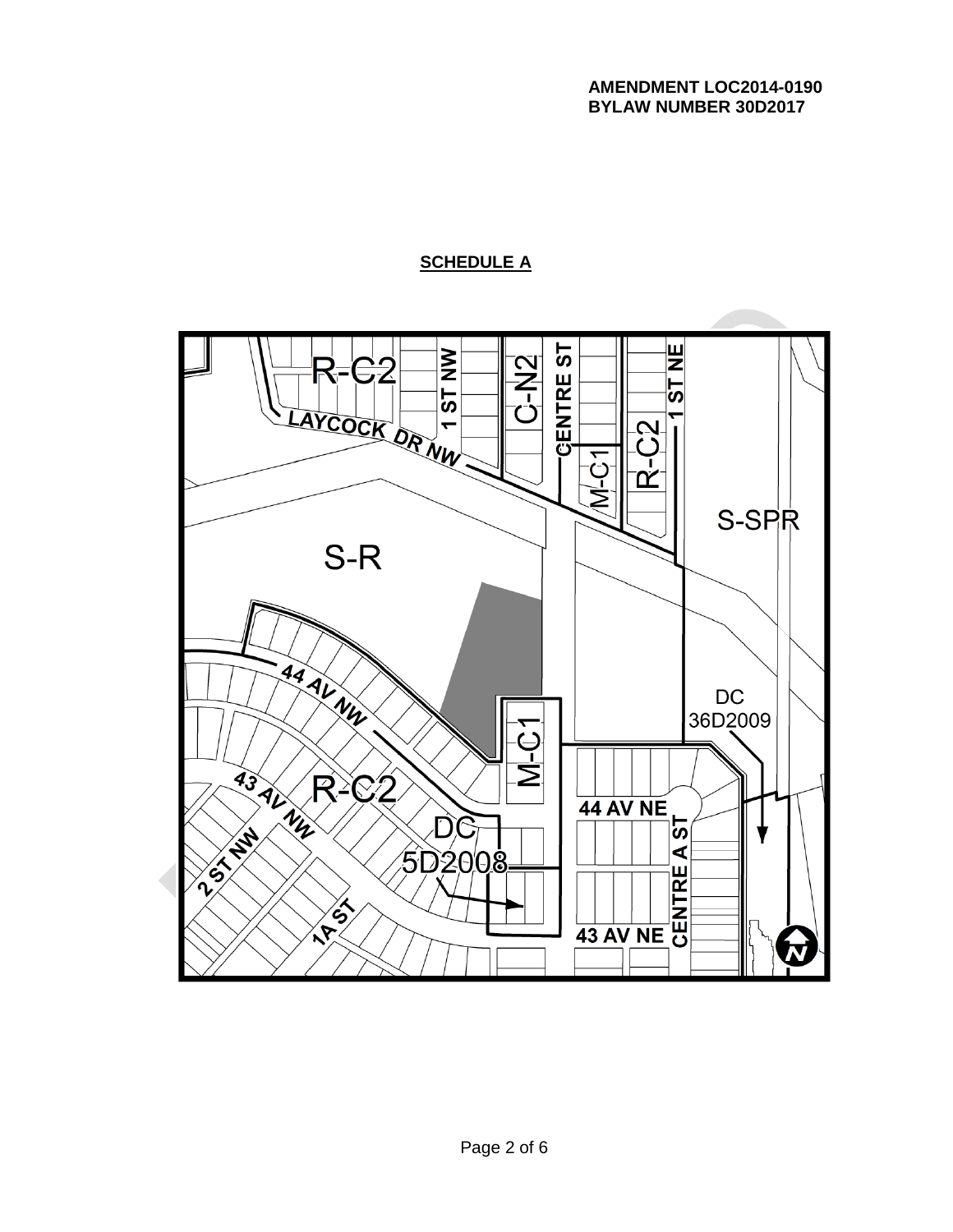# **SCHEDULE B**



# **DC DIRECT CONTROL DISTRICT**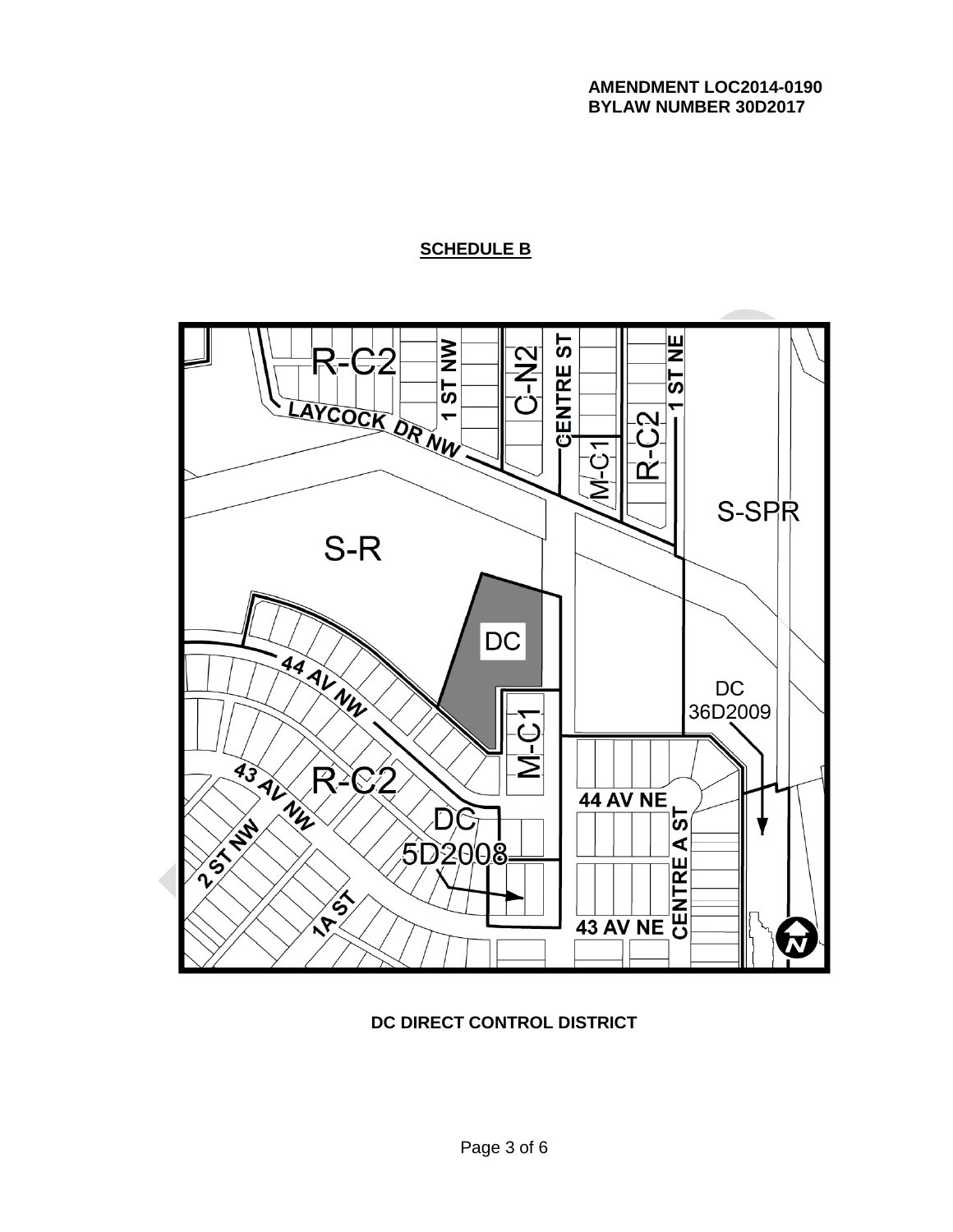# **Purpose**

- **1** This Direct Control is intended to:
	- (a) provide for **Multi-Residential Development** that allows for higher *density* and taller *buildings*;
	- (b) provide for **Multi-Residential Development** that will accommodate varying *building densities* and *heights* within a block;
	- (c) prescribe a built form that is *street* oriented; and
	- (d) provide the opportunity for a mix of *uses* located on the ground floor.

## **Compliance with Bylaw 1P2007**

**2** Unless otherwise specified, the rules and provisions of Parts 1, 2, 3 and 4 of Bylaw 1P2007 apply to this Direct Control District.

## **Reference to Bylaw 1P2007**

**3** Within this Direct Control District, a reference to a section of Bylaw 1P2007 is deemed to be a reference to the section as amended from time to time.

#### **Permitted Uses**

**4** The *permitted uses* of the Multi-Residential – High Density Medium Rise (M-H2) District of Bylaw 1P2007 are the *permitted uses* in this Direct Control District.

#### **Discretionary Uses**

**5** The *discretionary uses* of the Multi-Residential – High Density Medium Rise (M-H2) District of Bylaw 1P2007 are *discretionary uses* in this Direct Control District.

# **Bylaw 1P2007 Rules**

**6** Unless otherwise specified, the rules of the Multi-Residential – High Density Medium Rise (M-H2) District of Bylaw 1P2007 apply in this Direct Control District.

#### **Floor Area Ratio**

- **7 (1)** The minimum *floor area ratio* is 0.8.
	- **(2)** The maximum *floor area ratio* is 5.0.

#### **Density**

- **8 (1)** The minimum *density* for *parcels* is 90.0 *units* per hectare.
	- **(2)** There is no maximum *density*.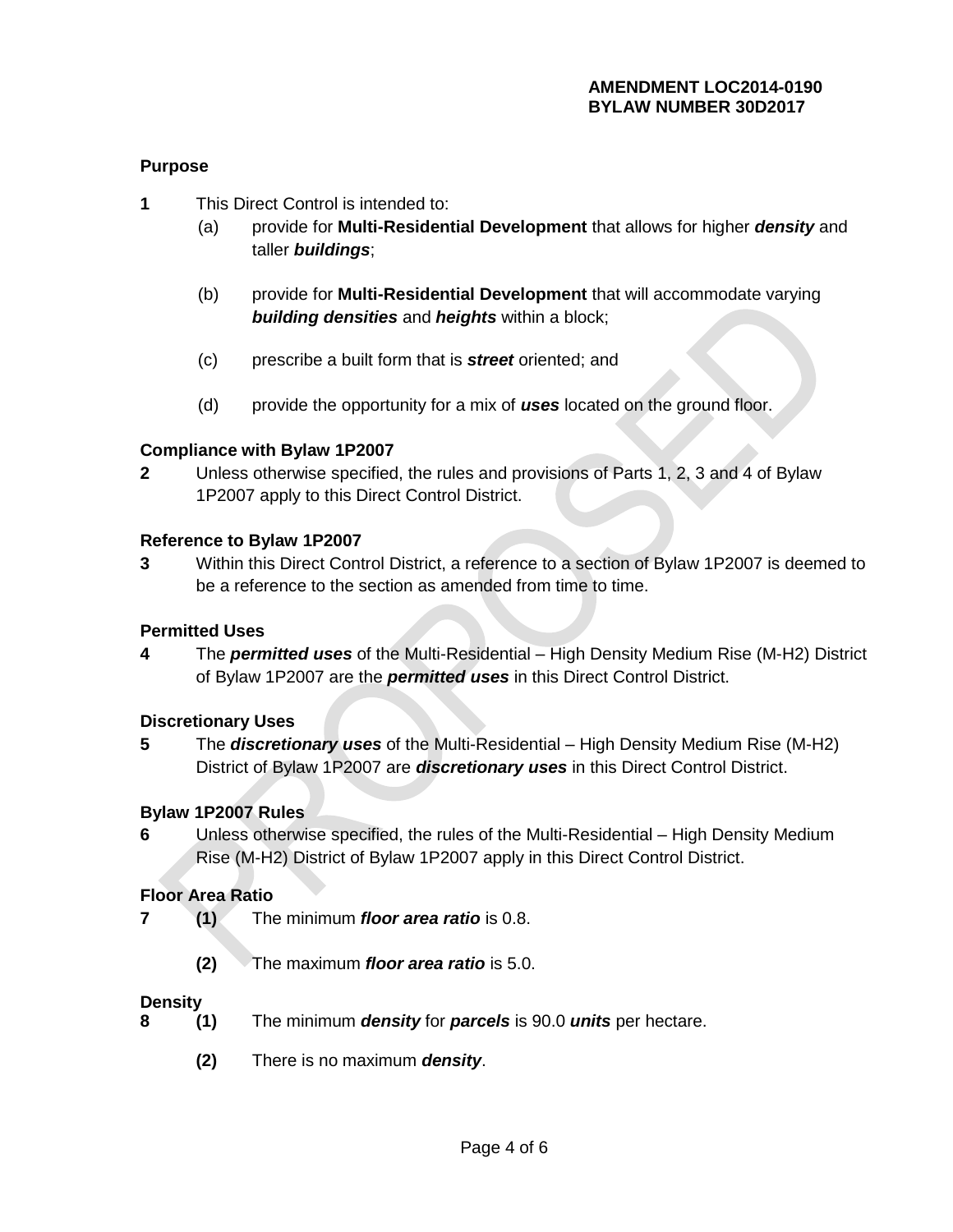# **AMENDMENT LOC2014-0190 BYLAW NUMBER 30D2017**

## **Setback Area**

**9** The depth of all *setback areas* must be equal to the minimum *building setback* required in section 10.

### **Building Setbacks**

- **10 (1)** Unless otherwise referenced in subsections (2) and (3), the minimum *building setback* from a *property line* shared with a *street* is 3.0 metres.
	- **(2)** The minimum *building setback* from a *property line* shared with a *street* for a *street-oriented multi-residential building* is zero metres.
	- **(3)** The maximum *building setback* from a *property line* shared with a *street* is 6.0 metres.
	- **(4)** Where a *side setback area* shares a *property line* with a *lane* that separates the *parcel* from a *parcel* fronting onto Centre Street, the *side setback area* must have a minimum depth of 3.0 metres.
	- **(5)** Where a *side setback area* shares a *property line* with a *lane*, in all other cases, the minimum *building setback* from a *property line* shared with a *lane* is 13.0 metres.
	- **(6)** The minimum *[building setback](javascript:BSSCPopup()* from a *property line* shared with another *parcel* is 1.2 metres.

#### **Building Height**

- **11 (1)** Unless otherwise referenced in subsections (2) and (3), the maximum *building height* is 52.0 metres.
	- **(2)** Where a *parcel* shares a *property line* with a *street* the maximum *building height* is:
		- (a) 10.0 metres measured from *grade* within 3.0 metres of that shared *property line*; and
		- (b) 52.0 metres measured from *grade* at a distance greater than 3.0 metres of that shared *property line*.
	- **(3)** Where a *parcel* shares a *property line* with a *lane* or another *parcel*, the maximum *building height* referenced in subsection (1) is reduced to 20.0 metres measured from *grade* within 6.0 metres of that shared *property line*.